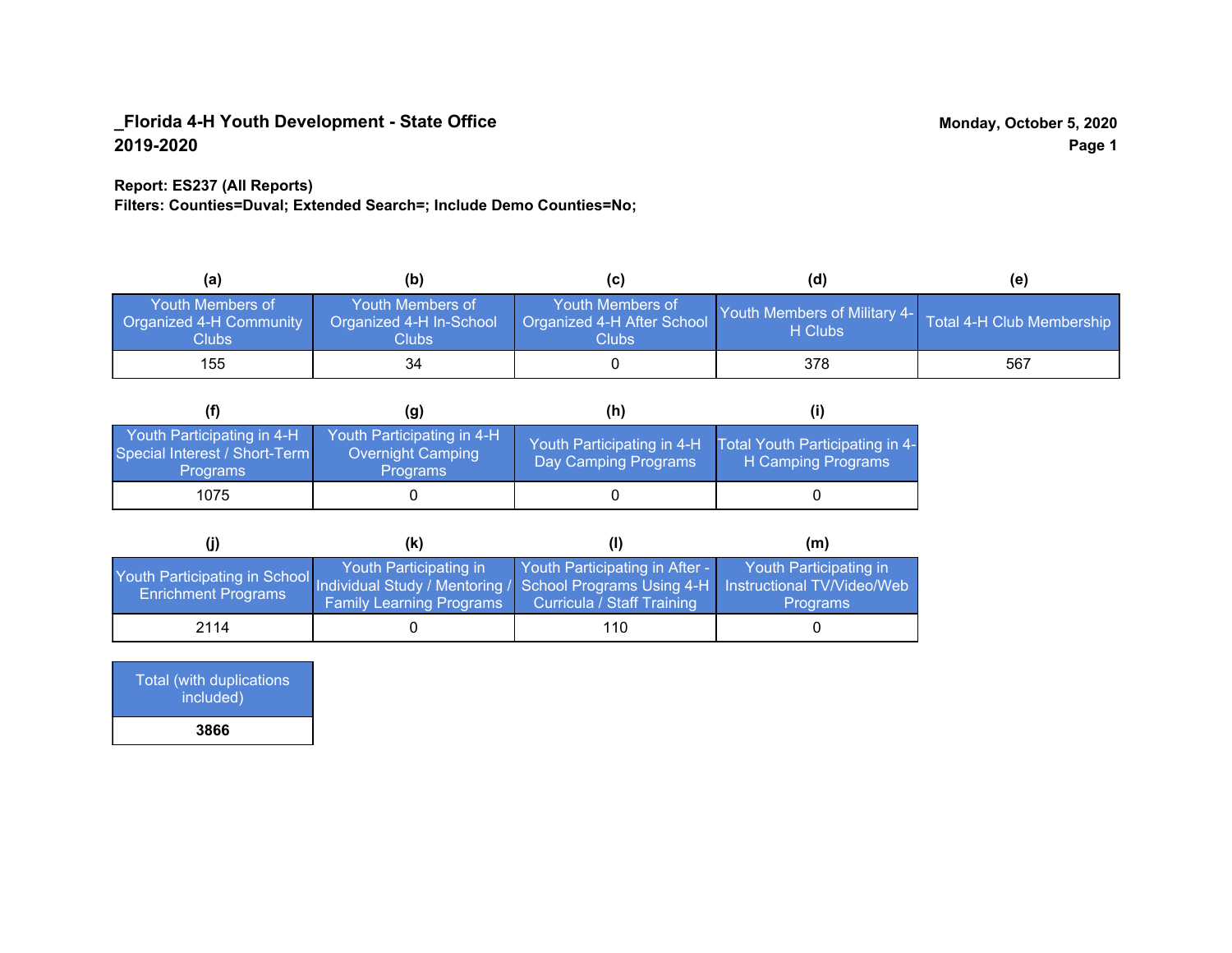**Report: ES237 (All Reports)**

**Filters: Counties=Duval; Extended Search=; Include Demo Counties=No;**

## **School Grade (duplications eliminated)**

| Kinde | 1st | 2nd | Brd  | 4th | 5th | 6th | <b>7th</b> | 8th | 9th | 10th | $-11$ th | 12th    | Post HS Not in School Special | Total |
|-------|-----|-----|------|-----|-----|-----|------------|-----|-----|------|----------|---------|-------------------------------|-------|
| 262   | 264 | 652 | '329 | 289 | 489 | 95  | 79         | --  | 52  | 74   | 60       | 70<br>O |                               | 3801  |

# **Gender of 4-H Youth Participants (duplications eliminated)**

| Male | Female | Total |
|------|--------|-------|
| 1815 | 1986   | 3801  |

# **Place of Residence of 4-H Youth Participants (duplications eliminated)**

| ∣ Farm | Towns of under 10,000 and<br>rural non-farm | Towns and cities (10,000-<br>50,000), and their suburbs | Suburbs of cities of over<br>50,000 | Central cities of over 50,000 | Total |
|--------|---------------------------------------------|---------------------------------------------------------|-------------------------------------|-------------------------------|-------|
|        |                                             |                                                         | 130                                 | 3632                          | 3801  |

# **Total 4-H Youth Participants (duplications eliminated)**

**Total** 

**<sup>3801</sup> Note: The four totals on this page should all match.**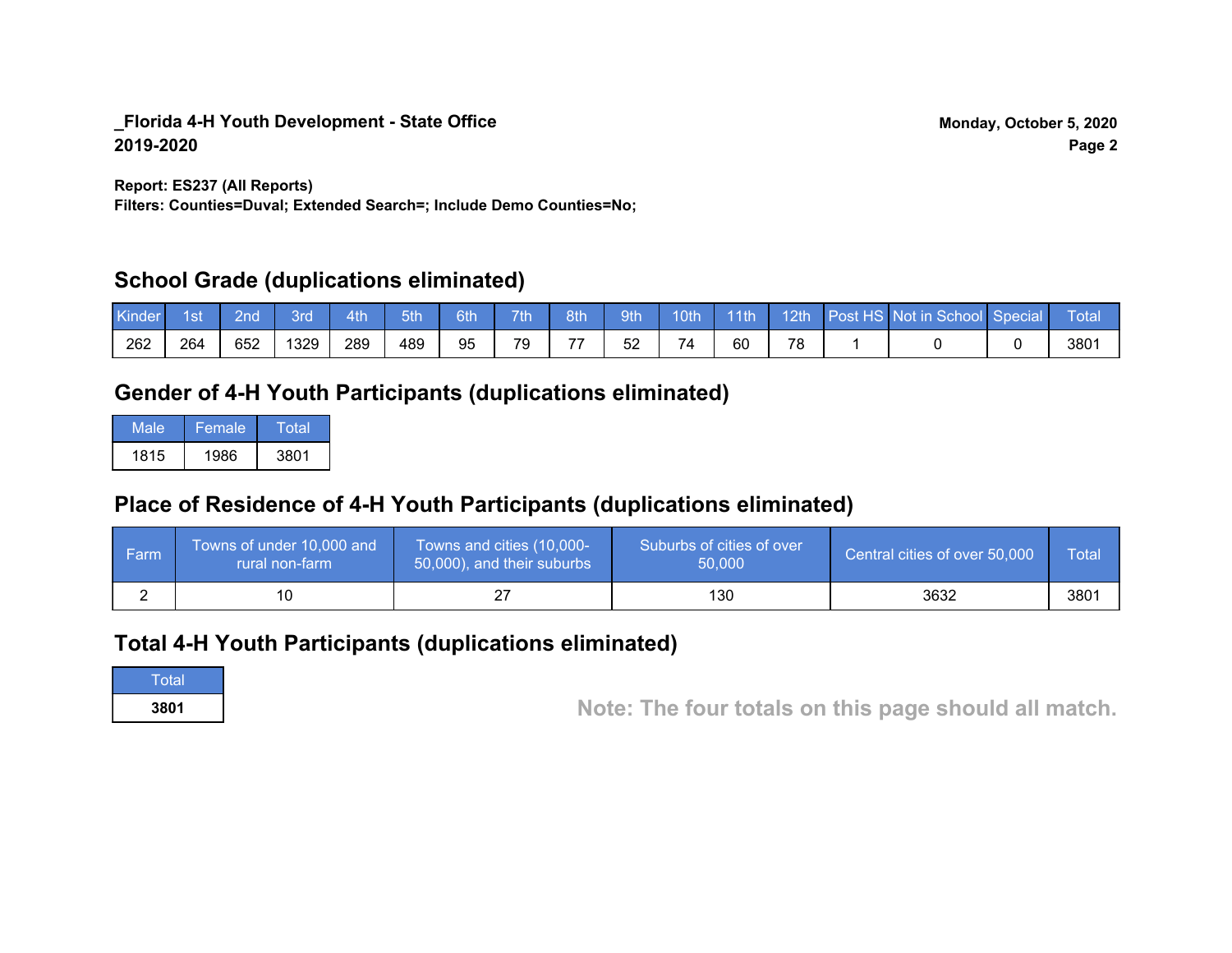**Report: ES237 (All Reports)**

**Filters: Counties=Duval; Extended Search=; Include Demo Counties=No;**

| <b>ETHNICITY</b>          | <b>TOTAL YOUTH</b> |
|---------------------------|--------------------|
| <b>Hispanic or Latino</b> | 330                |
| Not Hispanic or Latino    | 3471               |

Directions: Type in the appropriate numbers for your project. Ethnicity is separate from race. YOu should indicate an ethnicity category for each participant and all racial categories that apply to each participant (i.e. a participant of more than one race would be recorded in each applicable racial category). Ideally, your total participants should equal the total of numbers in your ethicity section. Totals of racial categories will be equal to or greater than your total participants if they all report racial information.

4-H Youth Participants: Any youth taking part in programs provided as a result of action by extension personnel (professional. Paraprofessional. And volunteer). This includes youth participation in programs conducted through 1862, 1890, and 1994 land-grant universities, EFNEP, urban gardening, and other programs that may not actually use the 4-H name and emblem with participants.

| <b>RACE</b>                               | <b>TOTAL YOUTH</b> |
|-------------------------------------------|--------------------|
| American Indian or Alaskan Native         | 22                 |
| Asian                                     | 236                |
| <b>Black or African American</b>          | 1056               |
| Native Hawaiian or other Pacific Islander | 13                 |
| White                                     | 2360               |
| Youth Indicating More Than One Race       | 105                |
| <b>Undetermined</b>                       | 9                  |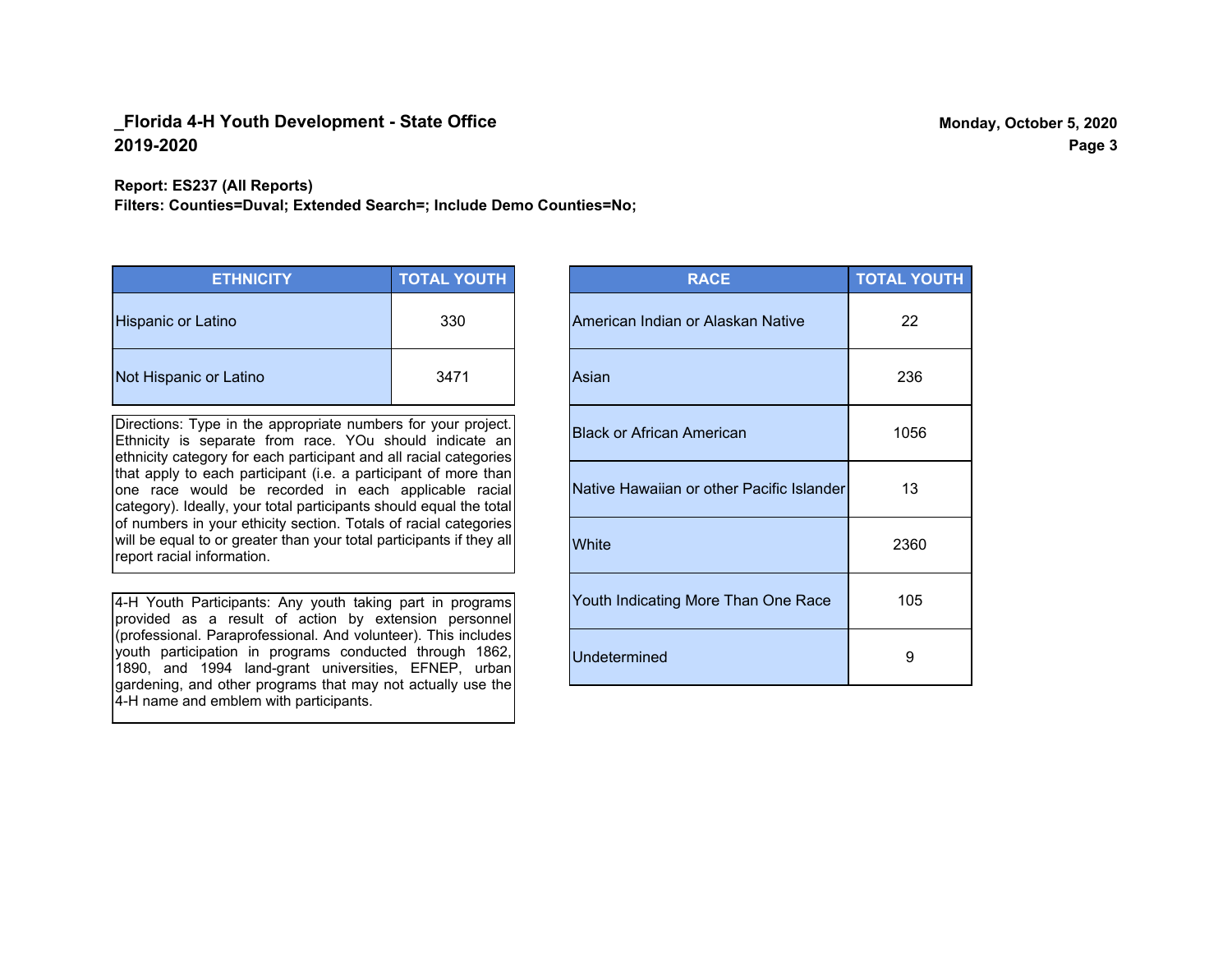**Report: ES237 (All Reports)**

**Filters: Counties=Duval; Extended Search=; Include Demo Counties=No;**

| Total Number of<br>Adult Volunteers | <b>Total Number of</b><br><b>Youth Volunteers</b> | Total |
|-------------------------------------|---------------------------------------------------|-------|
| 71                                  | 32                                                | 103   |

Adult Volunteer: Unpaid support for the 4-H program by an individual beyond high school age.

Youth Volunteer: Unpaid support for the 4-H program by a person who has not yet graduated from high school.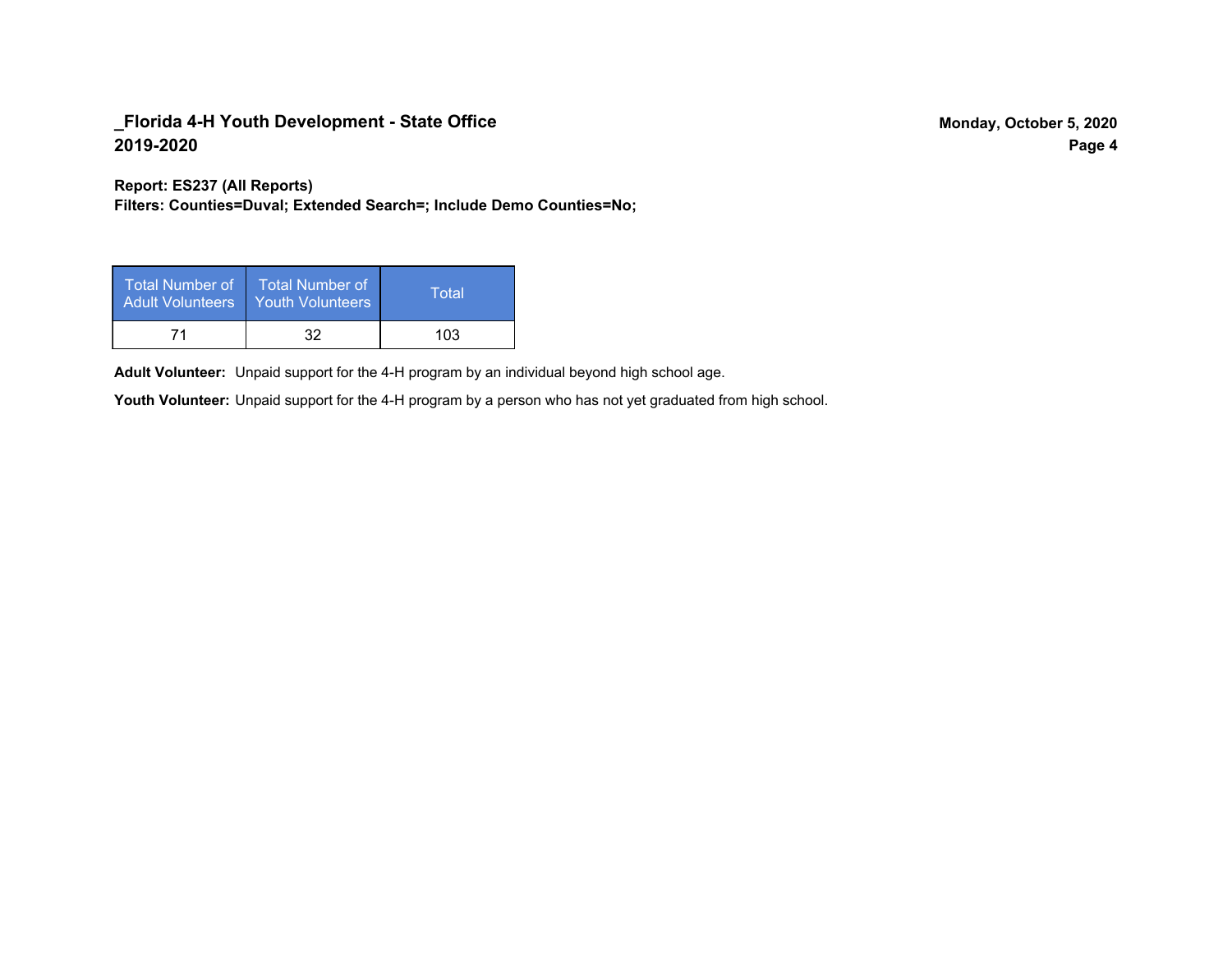#### **Ag in the Classroom**

| : Agriculture Awareness                   | 762  |
|-------------------------------------------|------|
| School Enrichment - Agriculture Awareness | 784  |
| School Enrichment - Pizza Garden          |      |
|                                           | 1546 |

#### **Animals**

| (4-H Cloverbuds- ANIMALS & PETS)-retired project | 0              |
|--------------------------------------------------|----------------|
| (CAGED BIRDS) Retired Project                    | 0              |
| (GOATS) Retired Project                          | 0              |
| (GOATS-Pygmy) Retired Project                    | 0              |
| (HORSE-Advanced Horsemanship) Retired Project    | 0              |
| (HORSE - Horsemanship Science) Retired Project   | 1              |
| (LLAMAS AND ALPACAS)-retired project             | 0              |
| (POCKET PETS) Retired Project                    | 0              |
| <b>ANIMAL SCIENCES</b>                           | 1              |
| <b>BEEF</b>                                      | 0              |
| <b>CATS</b>                                      | 3              |
| <b>DAIRY CATTLE</b>                              | $\overline{2}$ |
| <b>DOGS</b>                                      | 8              |
| GOATS (Dairy)                                    | 3              |
| GOATS (Meat)                                     | $\mathbf{1}$   |
| <b>HORSE</b>                                     | 18             |
| <b>HORSE</b> (Horseless Horse)                   | 4              |
| <b>PETS</b>                                      | 5              |
| <b>POULTRY</b>                                   | 13             |
| <b>RABBITS</b>                                   | 48             |
| <b>SHEEP</b>                                     | 0              |
| <b>SWINE</b>                                     | 5              |
|                                                  | 112            |

### **Biological Sciences**

| (4-H Cloverbuds-SCIENCE & TECHNOLOGY) Retired Project | $\Omega$ |
|-------------------------------------------------------|----------|
| (Marine/Aquatic-AQUARIUMS) Retired Project            | $\Omega$ |
| (Marine/Aquatic-WETLANDS) Retired Project             | $\Omega$ |
| (Sciences- WINGS) Retired Project                     | $\Omega$ |
| (Wildlife - Bats) Retired Project                     | $\Omega$ |
| (Wildlife - Butterflies- WINGS) Retired Project       | $\Omega$ |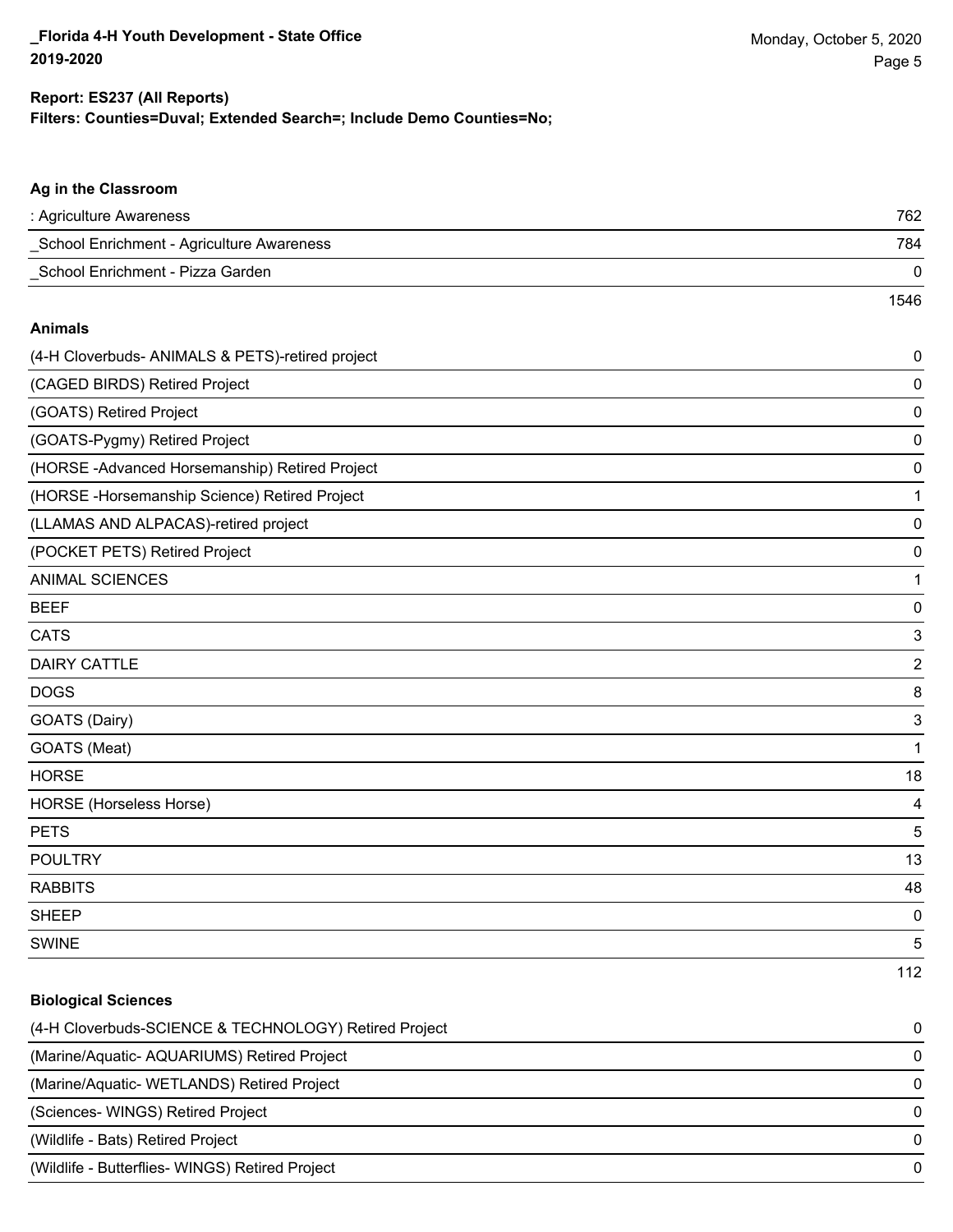#### **Report: ES237 (All Reports)**

**Filters: Counties=Duval; Extended Search=; Include Demo Counties=No;**

| (Wildlife- BLUEBIRDS) Retired Project                      | 0              |
|------------------------------------------------------------|----------------|
| : ABCs of ENTOMOLOGY                                       | 0              |
| : Entomology-Apiary/Beekeeping                             | 0              |
| : Meat Sciences                                            | 0              |
| : Natural Sciences                                         | 0              |
| _School Enrichment - Embryology                            | 1513           |
| School Enrichment- Natural Sciences                        | 44             |
| INSECTS (ENTOMOLOGY)                                       | 4              |
| MARINE SCIENCE AND AQUATIC SCIENCES                        | $\overline{2}$ |
| <b>SCIENCE DISCOVERY</b>                                   | 757            |
| <b>VETERINARY SCIENCE</b>                                  | 1              |
|                                                            | 2321           |
| <b>Civic Engagement</b>                                    |                |
| (4-H Cloverbuds- CITIZENSHIP)-retired project              | 0              |
| (Citizenship-INTERGENERATIONAL) Retired Project            | 0              |
| <b>CITIZENSHIP</b>                                         | 56             |
| CITIZENSHIP-COMMUNITY SERVICE                              | 26             |
| CULTURAL AND GLOBAL EDUCATION                              | 0              |
|                                                            | 82             |
| <b>Communications and Expressive Arts</b>                  |                |
| (4-H Cloverbuds- COMMUNICATIONS) Retired Project           | 0              |
| (4-H Cloverbuds- VISUAL-LEISURE ARTS) Retired Project      | 0              |
| (FILMMAKING) Retired Project                               | 0              |
| (LEISURE ARTS- Arts & Crafts) Retired Project              | 1              |
| (Leisure Arts- COLLECTIBLES) Retired Project               | 0              |
| (PHOTOGRAPHY) Retired Project                              | 0              |
| (PUBLIC SPEAKING) Retired Project                          | 0              |
| (VISUAL ARTS) Retired Project                              | 0              |
| _School Enrichment - 4-H Tropicana Public Speaking Program | 0              |
| <b>COMMUNICATIONS AND PUBLIC SPEAKING</b>                  | 1              |
| <b>EXPRESSIVE ARTS</b>                                     | 1              |
| <b>VISUAL ARTS</b>                                         | 5              |
| <b>Community / Volunteer Service</b>                       | 8              |

(Citizenship-PUBLIC ADVENTURES) Retired Project 0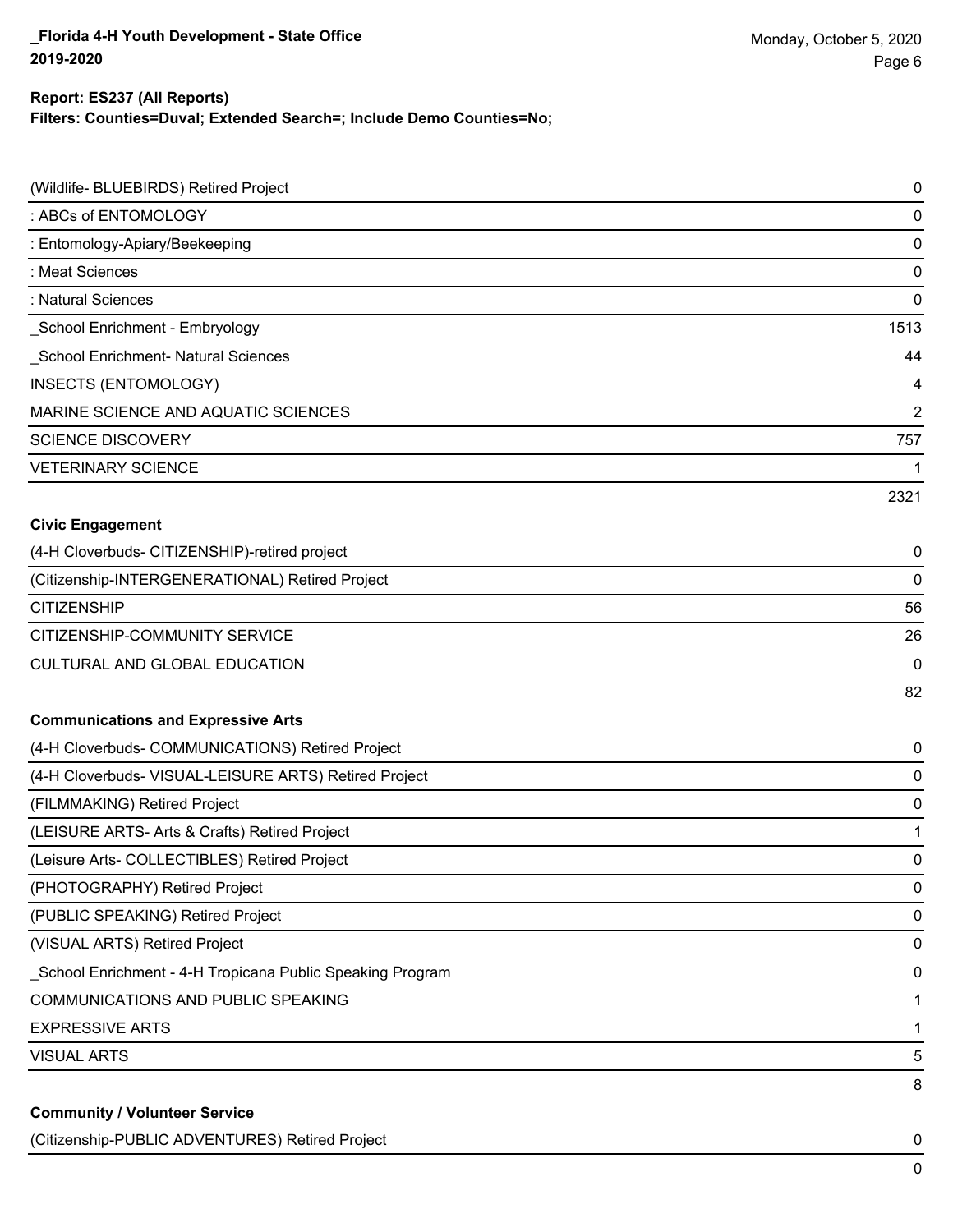## **Report: ES237 (All Reports)**

**Consumer and Family Science**

**Filters: Counties=Duval; Extended Search=; Include Demo Counties=No;**

| (4-H Cloverbuds- CLOTHING) Retired project                   | 0  |
|--------------------------------------------------------------|----|
| (CHILD DEVELOPMENT Babysitting) Retired Project              | 0  |
| (Clothing - SELECTION) Retired Project                       | 0  |
| (Clothing - SEWING) Retired Project                          | 0  |
| (Clothing-Sewing- QUILTING) Retired Project                  | 0  |
| (CONSUMER EDUCATION AND SHOPPING) Retired Project            | 0  |
| (Human Development - Talking with TJ) Retired Project        | 0  |
| (HUMAN DEVELOPMENT) Retired Project                          | 0  |
| (Human Development-CHOICES) Retired Project                  | 0  |
| (Money Management -FINANCIAL CHAMPIONS) Retired Project      | 0  |
| : Consumer Choices Event                                     | 0  |
| 4-H CLOVERBUDS                                               | 35 |
| Animal Science- ALL ABOUT ANIMALS                            | 0  |
| Animal Sciences- LIVESTOCK JUDGING                           | 0  |
| Animals-PETS/SMALL ANIMALS                                   | 0  |
| CHILD DEVELOPMENT & CHILD CARE                               | 0  |
| Citizenship-SERVICE LEARNING                                 | 0  |
| <b>CLOTHING &amp; SEWING</b>                                 | 3  |
| <b>Exploring Farm Animals</b>                                | 0  |
| Hog-n-Ham Project                                            | 0  |
| Marine Science                                               | 0  |
| <b>MONEY MANAGEMENT</b>                                      | 7  |
| Performing Arts-DANCE/MOVEMENT                               | 0  |
| Pet Pals                                                     | 0  |
| Plant Pals, K-3 (5-8 yrs)                                    | 0  |
| test                                                         | 0  |
| Wildlife - Birds                                             | 0  |
|                                                              | 45 |
| <b>Environmental Education / Earth Sciences</b>              |    |
| (4-H Cloverbuds- ENVIRONMENT-Earth Sciences) Retired Project | 0  |
| : Recycling                                                  | 0  |
| : Water Education                                            | 0  |
| School Enrichment - Project Learning Tree                    | 0  |
| School Enrichment- Environmental Sciences                    | 13 |
| <b>EARTH SCIENCES</b>                                        |    |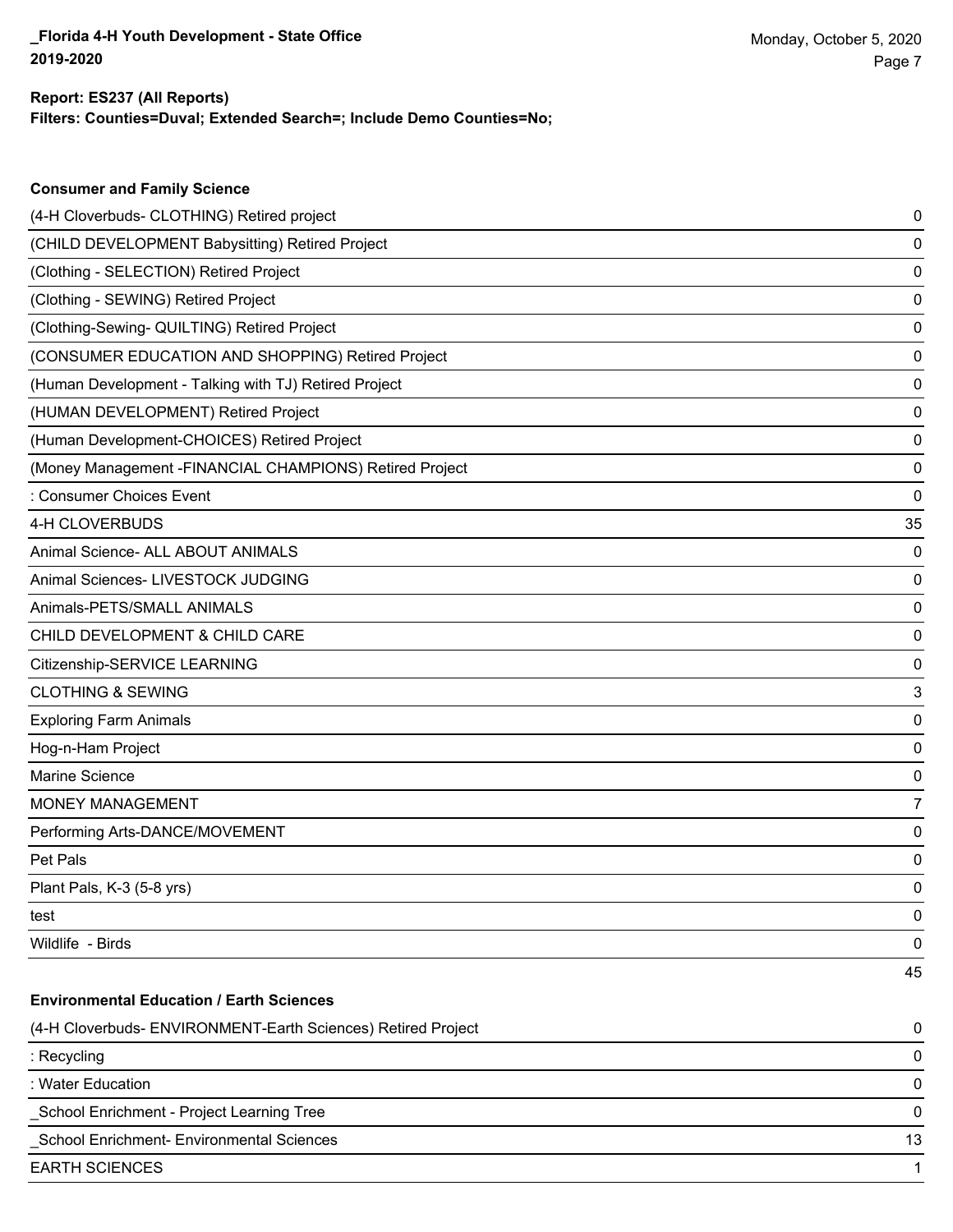**Filters: Counties=Duval; Extended Search=; Include Demo Counties=No;**

| <b>ENERGY</b>                                         | $\mathbf 0$ |
|-------------------------------------------------------|-------------|
| <b>ENVIRONMENTAL SCIENCES</b>                         | 3           |
| <b>FORESTRY</b>                                       | 3           |
| <b>OUTDOOR EDUCATION</b>                              | 12          |
| SOIL AND WATER SCIENCES                               | 1           |
| <b>SPORTFISHING</b>                                   | 2           |
| <b>SS - SHOOTING SPORTS</b>                           | 1           |
| <b>SS-ARCHERY</b>                                     | 1           |
| SS-HUNTING 10y/o                                      | 0           |
| SS-MUZZLELOADING 12y/o                                | 0           |
| SS-RIFLE, AIR                                         | 4           |
| SS- RIFLE, SMALL BORE                                 | 0           |
| SS-SHOTGUN 10y/o                                      | 0           |
| <b>WILDLIFE &amp; HABITATS</b>                        | 3           |
|                                                       | 44          |
| <b>Foods and Nutrition</b>                            |             |
| (4-H Cloverbuds- FOODS & NUTRITION) Retired Project   | 0           |
| (Food - SPORTS NUTRITION) Retired Project             | $\Omega$    |
| (FOOD AND FOOD PRESERVATION SCIENCES) Retired Project | 0           |
| (FOOD PREP AND COOKING) Retired Project               | 0           |
| (Food Prep- BREADS & BREADMAKING) Retired Project     | 0           |

(Food Prep- DAIRY FOODS) Retired Project 0

(Food Prep- MICROWAVE MAGIC) Retired Project 0

(Food Science- FOOD PRESERVATION) Retired Project 0 \_School Enrichment - Up for the Challenge 0

\_School Enrichment - YUM 0

\_School Enrichment - YUMMEE 0

\_School Enrichment- Nutrition 57

FOOD & NUTRITION 394

### **Health**

| (Health-HEALTH ROCKS) Retired Project       |   |
|---------------------------------------------|---|
| (HEALTH: PHYSICAL ACTIVITY) Retired Project |   |
| : Healthy Living                            | 2 |
| PERSONAL WELL BEING                         |   |
|                                             |   |

451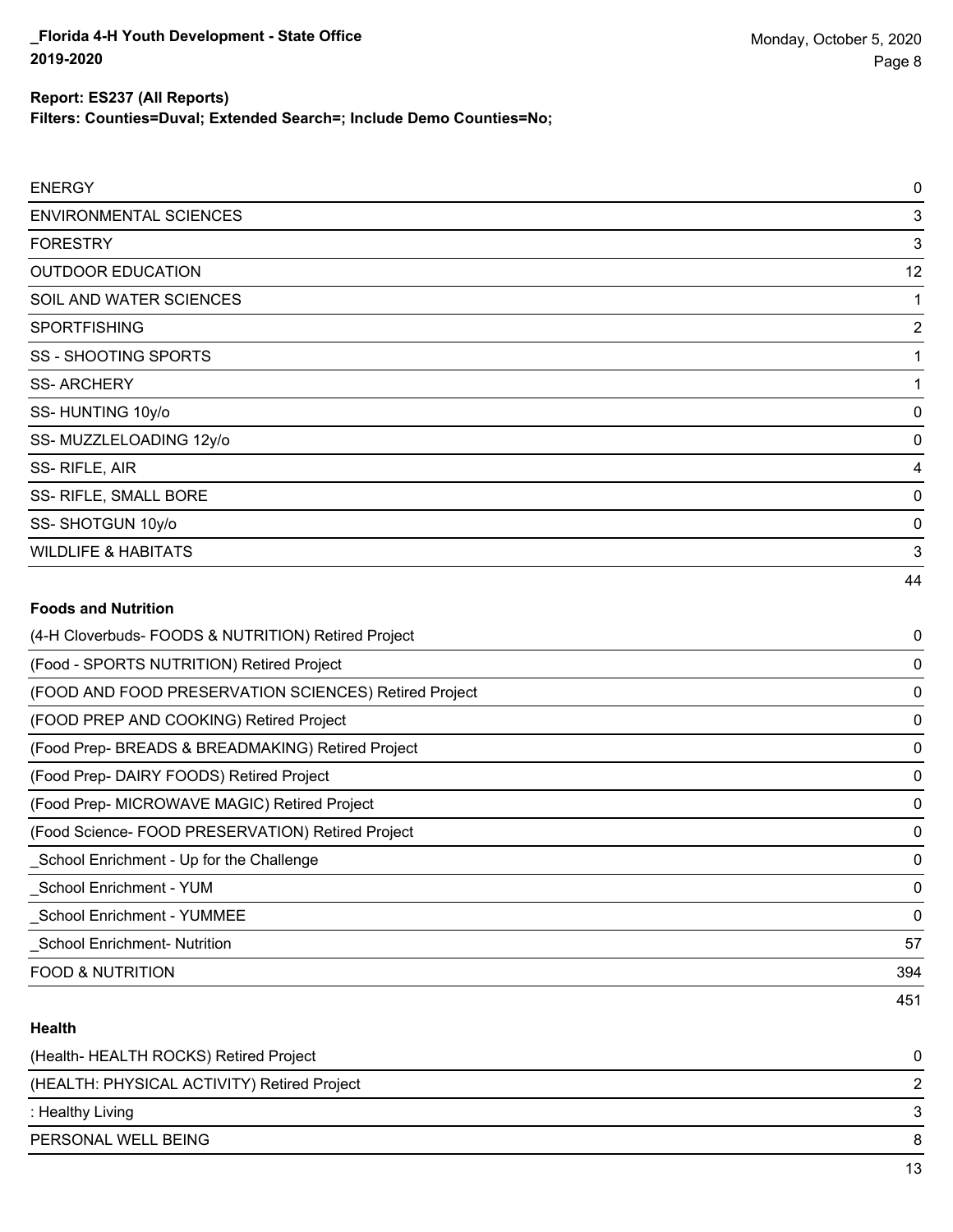#### **Report: ES237 (All Reports)**

**Filters: Counties=Duval; Extended Search=; Include Demo Counties=No;**

| <b>Leadership and Personal Development</b>                 |     |
|------------------------------------------------------------|-----|
| (4-H Cloverbuds- LEADERSHIP) Retired Project               | 0   |
| (4-H Cloverbuds_DISCOVERY Projects) Retired Project        | 0   |
| (Home Environment- CHANGING SPACES) Retired Project        | 0   |
| (Plant Sciences - Mowing for Money) Retired Project        | 0   |
| (Workforce Prep- CAREER DEVELOPMENT) Retired Project       | 0   |
| (Workforce Prep- ENTREPRENEURSHIP) Retired Project         | 0   |
| : Character Education                                      | 0   |
| : Personal Development                                     | 0   |
| <b>EXPLORING 4-H</b>                                       | 8   |
| LEADERSHIP DEVELOPMENT                                     | 118 |
| <b>WORKPLACE PREPARATION</b>                               | 3   |
|                                                            | 129 |
| <b>Personal Safety</b>                                     |     |
| (Health and Safety- ATV SAFETY) Retired Project            | 0   |
| (Health- EMERGENCY PREPARDNESS) Retired Project            | 0   |
| <b>ATV SAFETY</b>                                          | 1   |
| <b>SAFETY</b>                                              | 0   |
|                                                            | 1   |
| <b>Physical Sciences</b>                                   |     |
| (ASTRONOMY) Retired Project                                | 0   |
| : Weather and Climate                                      | 0   |
| <b>AEROSPACE</b>                                           | 0   |
|                                                            | 0   |
| <b>Plant Science</b>                                       |     |
| (4-H Cloverbuds- PLANT SCIENCES-Gardening) Retired Project | 0   |
| (GROWING CITRUS) Retired Project                           | 0   |
| (Plant Sciences-GARDENING) Retired Project                 | 0   |
| (Plants - Gardening - FLOWERS) Retired Project             | 0   |
| (Plants - Gardening - VEGETABLES) Retired Project          | 0   |
| (Plants - Gardening-CONTAINER GARDENING) Retired Project   | 0   |
| School Enrichment- Gardening and Plants                    | 307 |
| <b>GARDENING AND PLANTS</b>                                | 385 |